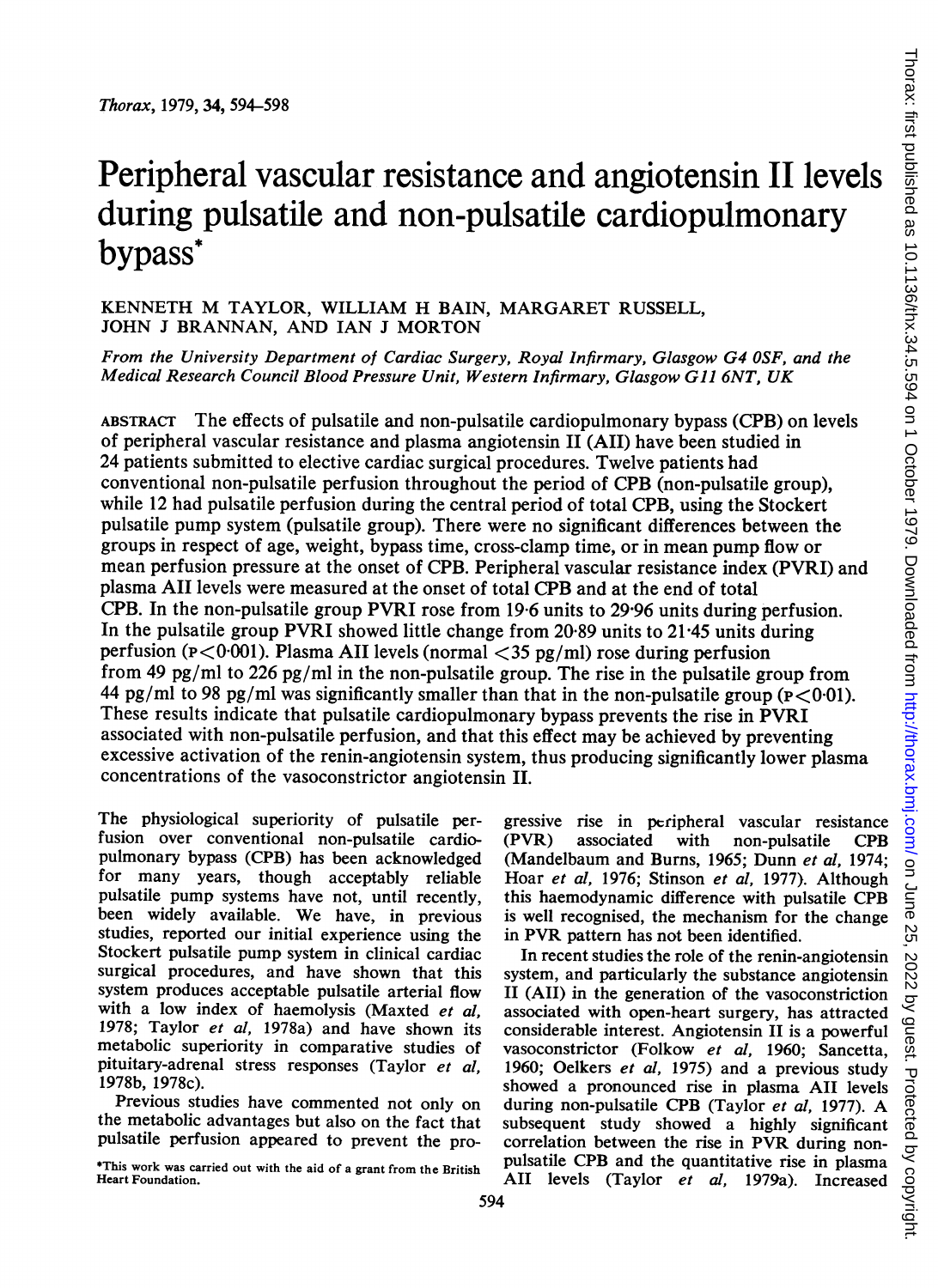plasma renin activity has also been reported during non-pulsatile CPB by Favre et al (1976) and Roberts et al (1977).

The present study was designed to investigate the effects of pulsatile and non-pulsatile CPB on both peripheral vascular resistance and plasma AII levels in patients undergoing cardiopulmonary bypass during open-heart surgery.

#### Patients and methods

Twenty-four adult patients admitted for elective open-heart operations were arbitrarily allocated to pulsatile or non-pulsatile study groups. In the pulsatile group seven patients had valve replacements and five had coronary artery bypass grafting. In the non-pulsatile group six patients had valve replacements and six had coronary artery bypass grafting.

The preoperative and operative details for both groups are shown in table 1. There were no significant differences between the groups in respect of age, weight, body surface area, core temperature on bypass, mean perfusion pressure, or mean pump flow at the onset of CPB. Total bypass time and aortic cross-clamp times were also similar. A standard anaesthetic regimen was used in all cases-that is, induction with sodium pentothal and maintenance with nitrous oxide, oxygen, and intravenous morphine. A Temptrol bubble oxygenator was used in all cases, and a 40  $\mu$ Ultipor screen filter was placed in the arterial return line. The bypass circuit was primed with 2 litres Ringer's lactate solution. The Stockert cardiopulmonary bypass pump was used in both groups, according to the following protocol:

Non-pulsatile group-Pump in non-pulsatile mode throughout the period of perfusion.

Pulsatile group-Pump in non-pulsatile mode

Table <sup>1</sup> Preoperative and operative details in pulsatile and non-pulsatile groups (Mean±SEM)

|                                     | Non-<br>pulsatile | Pulsatile      | t      | P     |
|-------------------------------------|-------------------|----------------|--------|-------|
| Age(yr)                             | $46.80 + 3.20$    | $45.30 + 4.10$ | 0.2884 | < 0.8 |
| Weight (kg)                         | $67.30 + 4.90$    | $65.20 + 5.10$ | 0.2969 | < 0.8 |
| Body surface area (m <sup>2</sup> ) | $1.71 + 0.24$     | $1.69 + 0.28$  | 0.0542 | > 0.9 |
| Perfusion details                   |                   |                |        |       |
| Core temp $(^{\circ}C)$             | $36.80 + 0.9$     | $36.60 + 0.7$  | 0.1754 | > 0.9 |
| Mean arterial pressure              |                   |                |        |       |
| (mm Hg)                             | $65.60 + 3.2$     | $60.20 + 2.8$  | 1.2700 | < 0.3 |
| Mean pump flow                      |                   |                |        |       |
| (l/min)                             | $3.75 + 0.5$      | $3.71 + 0.4$   | 0.0625 | > 0.9 |
| Total bypass time (min)             | $92.30 + 9.0$     | $88.20 + 7.8$  | 0.3443 | < 0.8 |
| Cross-clamp time (min)              | $47.30 + 5.5$     | $51.30 + 7.4$  | 0.4338 | < 0∙7 |
|                                     |                   |                |        |       |

 $kPa = \frac{mm Hg}{7.5}$ 

until left ventricular ejection ceased. Thereafter, pump in pulsatile mode, at 72 pulses/min until left ventricular ejection restarted. Pump reverted to non-pulsatile mode until end of perfusion.

The pump flow in both groups was maintained on the calculated flow of  $2.2 \text{ l m}^{-2}/\text{min}$  and the haematocrit maintained between 20 and 25%.

Normothermic bypass was used in both groups, and myocardial protection was achieved using topical hypothermia and the injection of a cardioplegic solution into the aortic root. Measurements of peripheral vascular resistance index (PVRI) and plasma AII were obtained on full pump flow at the onset of total CPB when left ventricular ejection ceased (CPB <sup>1</sup> sample) and on full flow at the end of total CPB before left ventricular ejection restarted (CPB 2 sample). The pump flow at these times was therefore nonpulsatile in both groups. Peripheral vascular resistance index (PVRI) was calculated according to the formula:

MAPB-CVP

$$
PVRI (Index Units) = \underline{\qquad}
$$

$$
\overbrace{\hspace{2.5em}}
$$

 $CO \div BSA$ MABP=Mean arterial blood pressure (mm Hg) CVP=Central venous pressure (mm Hg)

CO=Cardiac output (1/min)

 $BSA = Body surface area (m<sup>2</sup>)$ 

As the measurements were made on total bypass, the cardiac output was considered to be the bypass pump output, the pump having been previously calibrated to an accuracy of  $\pm 3\%$ . Body surface area was obtained from heightweight nomograms. Arterial blood pressure was measured via a radial artery cannula and central venous pressure from a superior vena caval cannula inserted at the start of operation. An example of the typical radial artery wave-form achieved with the Stockert pump in the pulsatile mode is shown in the figure.

Plasma AII was measured by the radioimmunoassay technique of Dusterdieck and





Radial artery pressure wave-form in patient on total cardiopulmonary bypass using pulsatile mode of Stockert pump system. Mean pump flow= $3.48$  l/m.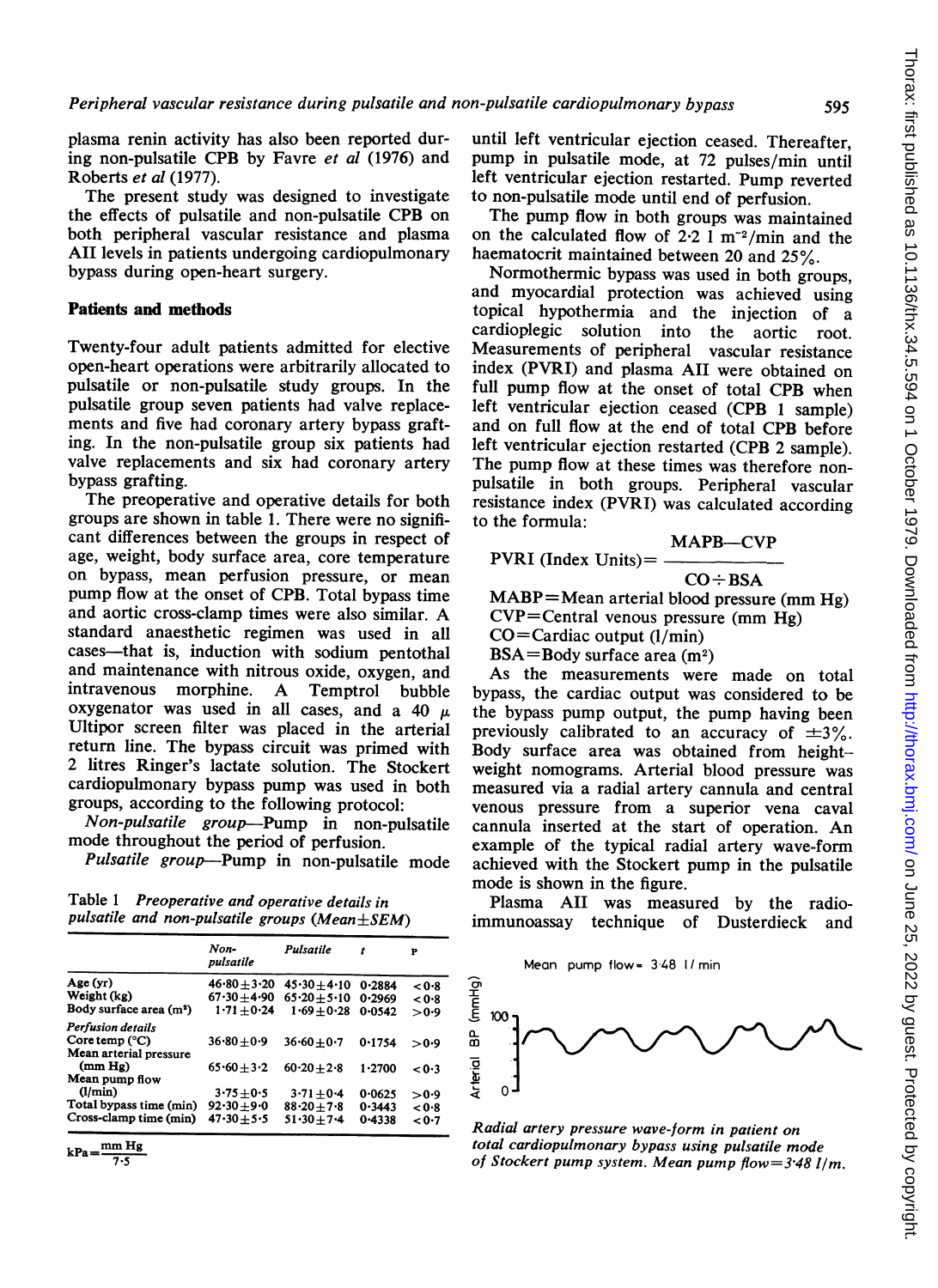McElwee (1971). The antibody used in the radioimmunoassay cross-reacted 100% with (Ileu5)- AII and  $100\%$  with the (Ileu<sup>5</sup>) analogues of its C-terminal heptapeptide, hexapeptide, and pentapeptide fragments. The antibody cross-reacted less than  $0.6\%$  with (Ileu<sup>5</sup>)—angiotensin I. All values were corrected for a recovery of 83%. Statistical analyses were carried out using Student's <sup>t</sup> test.

# **Results**

The levels of peripheral vascular resistance index are shown for both groups of patients in table 2.

Table 2 Peripheral vascular resistance index values in pulsatile and non-pulsatile groups (Mean $\pm$ SEM)

| Patient group            | CPBI          | CPB2          | <i>ACPB</i>   |
|--------------------------|---------------|---------------|---------------|
| Non-pulsatile group      |               |               |               |
| $(n=12)$                 | $19.60 + 0.9$ | $29.96 + 1.4$ | $10.36 + 0.8$ |
| Pulsatile group $(n=12)$ | $20.89 + 0.8$ | $21.45 + 0.9$ | $0.56 + 0.7$  |
| t value                  | 1.0713        | 5.1132        | $9 - 2191$    |
| P                        | < 0.3         | < 0.001       | < 0.001       |
|                          |               |               |               |

CPB1 =Measurement at onset oftotal cardiopulmonary bypass.

CPB2 =Measurement at end oftotal cardiopulmonary bypass. ACPB =Change in peripheral vascular resistance during total cardiopulmonary bypass.

In the non-pulsatile group PVRI rose during perfusion from 19.6 units $\pm 0.9$  SEM to 29.96 $\pm$ 1\*4 SEM at the end of total CPB. The rise in PVRI during perfusion ( $\triangle$ CPB) was 10.36 units $\pm$ 0\*8 SEM.

In the pulsatile group, PVRI levels at the onset of CPB were identical with those in the nonpulsatile group. There was, however, no significant rise in PVRI levels by the end of the period of perfusion. CPB 1 levels were  $20.89$  units $\pm 0.8$ SEM and CPB 2 levels were  $21.45$  units $\pm 0.9$  SEM.  $\triangle$ CPB for PVRI was 0.56 units $\pm$ 0.7 SEM in the pulsatile group.

Comparison of PVRI levels between the groups indicates that both the CPB 2 levels and  $\triangle$ CPB are highly significantly less in the pulsatile group, compared to the non-pulsatile group  $(P \leq 0.001)$ .

Plasma AII levels for both groups of patients are shown in table 3 (normal levels  $=$  <35 pg/ml). In the non-pulsatile patients plasma AII levels at the onset of CPB were somewhat raised at 49 pg/ml $\pm$ 15 SEM. As in our previous studies, plasma AII levels rose considerably during nonpulsatile CPB to 226 pg/ml $\pm$ 40 SEM. The mean rise in AII levels during bypass  $(\triangle CPB)$  was therefore 177 pg/ml $\pm$ 33 SEM. In the pulsatile group plasma AII levels at the onset of CPB did not differ significantly from the-CPB <sup>1</sup> levels in

Table 3 Plasma angiotensin II levels (pg/ml) in pulsatile and non-pulsatile groups (Mean $\pm$ SEM)

| Patient group                | <b>CPBI</b> | CPB2       | <i>ACPB</i> |
|------------------------------|-------------|------------|-------------|
| Non-pulsatile group $(n=12)$ | $49 + 15$   | $226 + 40$ | $177 + 33$  |
| Pulsatile group $(n=12)$     | $44 + 9$    | $98 + 16$  | $54 + 14$   |
| t value                      | 0.2858      | 2.9711     | $3-4313$    |
| P                            | < 0.8       | < 0.01     | 0.01        |

CPB1 =Measurement at onset oftotal cardiopulmonary bypass. CPB2=Measurement sample at end oftotal cardiopulmonary bypass. ACPB=Change in plasma AII level during total cardiopulmonary bypass.

the non-pulsatile group. The rise in AII levels during the period of pulsatile CPB to a CPB 2 level of 98 pg/ml $\pm$ 16 SEM was significantly smaller than that found in the non-pulsatile group. The mean rise in All levels during pulsatile bypass was 54 pg/ml $\pm$ 14 SEM. Statistical evaluation of the plasma All levels showed significantly lower actual levels  $(p<0.01)$  and change in levels  $(p<0.01)$  in the pulsatile flow patients.

## **Discussion**

The results of the present study indicate that pulsatile cardiopulmonary bypass prevents the rise in peripheral vascular resistance associated with non-pulsatile CPB. In addition, the pronounced rise in plasma AII levels occurring during non-pulsatile perfusion is not seen during pulsatile CPB.

Our findings are in agreement with several previous studies that have investigated the haemodynamic responses to pulsatile and non-pulsatile perfusion. McMaster and Parsons (1938) showed a significant reduction in lymph and capillary flow during non-pulsatile perfusion, and a return to normal when pulsatile flow was reintroduced. Similar results were found by Matsumoto et al. (1971). A progressive rise in peripheral vascular resistance during non-pulsatile perfusion has been reported by several authors; again, the vasoconstriction was not seen during pulsatile perfusion (Shepard and Kirklin, 1969; Trinkle et al. 1969; Dunn et al, 1974). The present study, using the Stockert pulsatile system, confirms the prevention of progressive vasoconstriction during pulsatile perfusion.

The increase in vascular resistance during nonpulsatile perfusion has previously been linked to the release of vasoconstrictive agents into the circulation during non-pulsatile flow. Many et al (1969) reported increased plasma renin levels during non-pulsatile perfusion of the kidneys.

## 596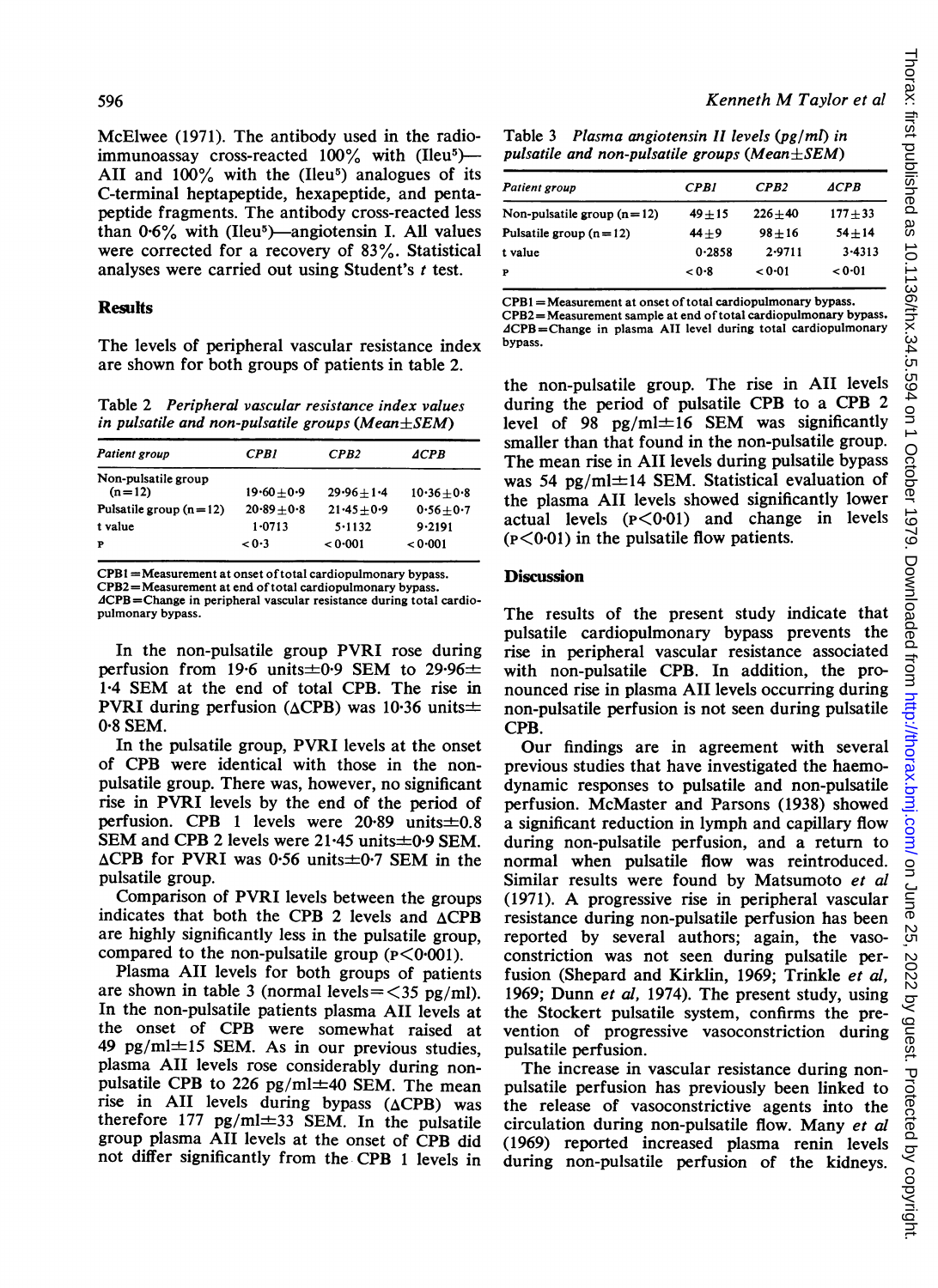Favre et al (1976) and Roberts et al (1977) have subsequently confirmed the presence of raised plasma renin activity during non-pulsatile CPB. The demonstration of a pronounced rise in plasma AII levels during non-pulsatile CPB (Taylor et al, 1977) and the subsequent study correlating the rise in All levels with the quantitative rise in peripheral vascular resistance (Taylor et al, 1979a) have focused attention on All as a possible major causative factor in the vasoconstriction associated with non-pulsatile CPB. The present study has clearly shown that the prevention of excessive rises in PVRI produced by pulsatile CPB is associated with significantly lower levels of All during the period of pulsatile CPB. It is not yet clear whether pulsatile perfusion acts directly on the kidney, reducing renin-activation, as suggested by the work of Many et al (1969), or whether pulsatility exerts a secondary effect on renin release via a neuroendocrine reflex pathway. Further studies are planned to elucidate the precise mechanism of renin release during nonpulsatile and pulsatile perfusion.

We have previously postulated <sup>a</sup> potential vicious circle (Taylor et al, 1977) whereby reninangiotensin activation, associated with nonpulsatile CPB, produces a high plasma AII level which in turn increases PVR, with a consequent increase in left ventricular work. The prevention of excessive renin-angiotensin activation and undue rise in the plasma All level would therefore seem to be advantageous in cardiac operations, where left ventricular efficiency is already prejudiced by co-existing cardiac disease and the period of myocardial ischaemia during aortic cross-clamping. Recent studies by Roberts et al (1978) and Taylor et al (1979b) have indicated that specific treatment to reduce plasma All levels in the early post-bypass period is associated with <sup>a</sup> consistent fall in PVR and <sup>a</sup> consistent rise in cardiac output.

Prevention is, however, more acceptable than cure, and pulsatile CPB, in addition to its metabolic superiority previously reported, has, in the present study, been shown to keep PVR and plasma AII levels significantly lower than corresponding levels during non-pulsatile perfusion. These effects cannot be attributed to altered total flow or pressure, since mean pump flow and mean perfusion pressure were not significantly different at the onset of perfusion in both groups. It seems certain that pulsatility per se exerts a significant metabolic and haemodynamic effect, and that the routine use of a suitable pulsatile pump system of low haemolysis characteristics will be associated with significant improvement in metabolic and haemodynamic response patterns in patients during open heart surgery.

## References

- Dunn, J, Kirsch, M M, Harness, J, Carroll, M, Straker, J, and Sloan, H (1974). Hemodynamic, metabolic, and hematologic effects of pulsatile cardiopulmonary bypass. Journal of Thoracic and Cardiovascular Surgery, 68, 138-142.
- Dusterdieck, G, and McElwee, G (1971). Estimation of angiotensin II concentration in human plasma<br>by radioimmunoassay. Some applications to radioimmunoassay. Some applications physiological and clinical states. European Journal of Clinical Investigation, 2, 32-36.
- Favre, L, Vallotton, M B, and Muller, A <sup>F</sup> (1976). Relationship between plasma concentrations of angiotensin I, angiotensin II, and plasma renin activity during cardiopulmonary bypass in man. European Journal of Clinical Investigation, 4, 135- 139.
- Folkow, B, Johansson, B, and Mellander, S (1960). A comparison of the effects of noradrenaline and angiotensin on the resistance and the capacitance vessels in cats. Acta Physiologica Scandinavica, suppl 175, 50-56.
- Hoar, <sup>P</sup> F, Hickey, R F, and Ullyot, D <sup>J</sup> (1976). Systemic hypertension following myocardial revascularisation. A method of treatment using epidural anaesthesia. Journal of Thoracic and Cardiovascular Surgery, 71, 859-864.
- Mandelbaum, I, and Burns, W H (1965). Pulsatile and non-pulsatile blood flow. Journal of the American Medical Association, 191, 657-662.<br>Many, M, Giron, F, Birtwell, W C, Deterling, R A.
- and Soroff, H S (1969). Effects of depulsation of renal blood flow upon renal function and renin secretion. Surgery, 66, 242-247.
- Matsumoto, T, Wolferth, C C, and Perlman, M H (1971). Effects of pulsatile and non-pulsatile per fusion upon cerebral and conjunctival microcirculation in dogs. American Surgeon, 37, 61-67.
- Maxted, K J, Bain, W H, Brannan, <sup>J</sup> J, and Taylor, K M (1978). Evaluation of the Stockert pump system in the generation of pulsatile flow in extracorporeal circulation. Proceedings of the European Society for Artificial Organs, 5, 226-230.
- McMaster, P D, and Parsons, R <sup>J</sup> (1938). The effect of the pulse on the spread of substances through tissues. Journal of Experimental Medicine, 68, 377- 381.
- Oelkers, W, Schoneshofer, M, Schultze, G, Brown, <sup>J</sup> J, Fraser, R, Morton <sup>J</sup> J, Lever, A F, and Robertson, J I S (1975). Effect of prolonged lowdose angiotensin II infusion on the sensitivity of adrenal cortex in man. Circulation Research, suppl 1, 36 and 37, 49-56.
- Roberts, A J, Niarchos, A P, Subramanian, V A, Abel, R M, Herman, <sup>S</sup> D, Sealey, <sup>J</sup> E, Case, D B,